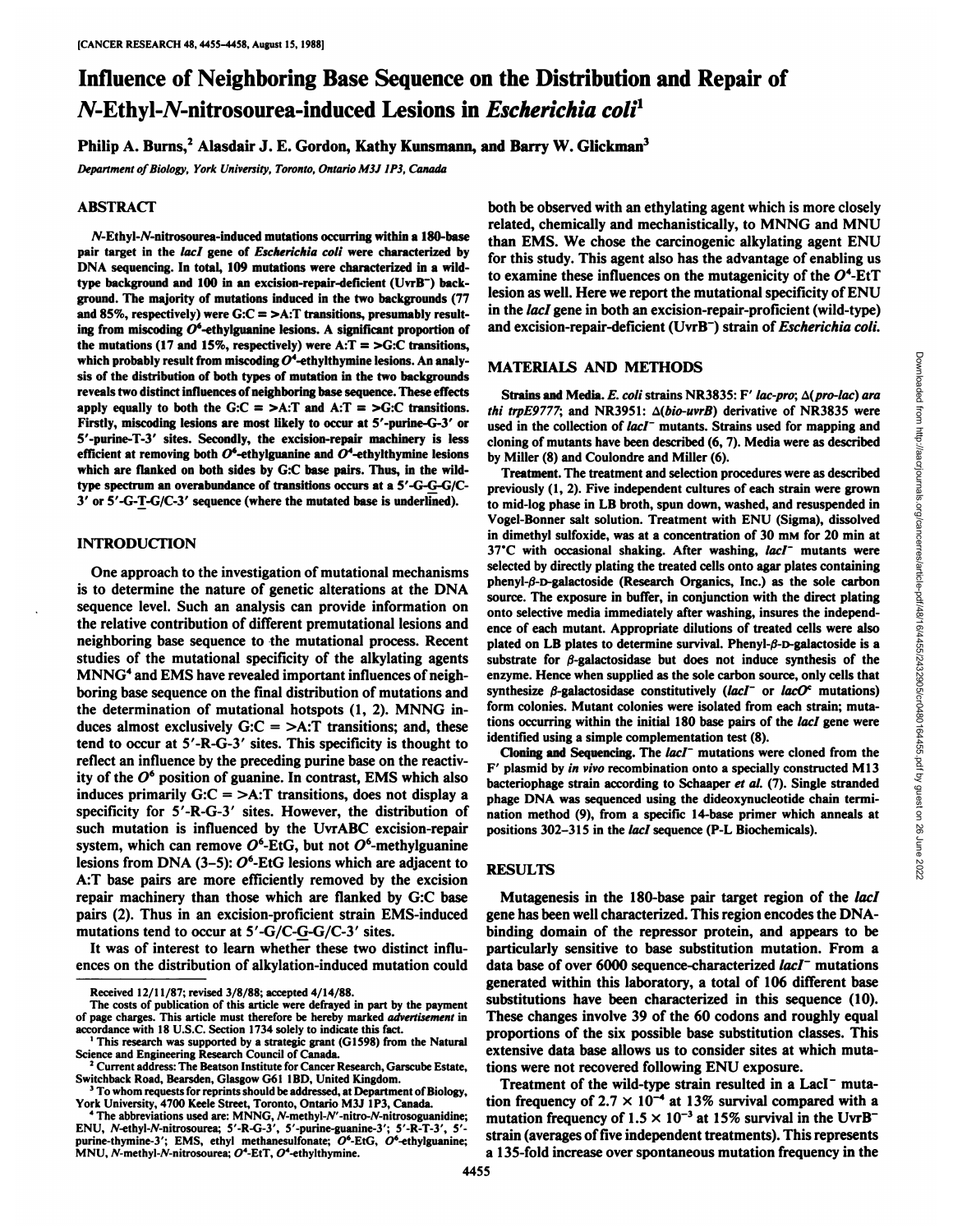wild-type strain and a 750-fold increase for the  $UvrB^-$  strain. The same treatment thus yields a 5- to 6-fold enhancement of <sub>30</sub> mutation in the UvrB" strain over that seen in the wild-type strain.

A total of 400 mutants were picked from five independently treated cultures of each strain and subjected to a simple com plementation test (see Reference 8) which identifies mutations lying within the initial 180 base pairs  $(I<sup>-d</sup>$  dominant-negative mutations). In the case of the wild-type strain, 22  $I^{-d}$  mutants were chosen randomly from each of the five cultures and characterized. Of these 110 mutants, one was lost during the  $TCT TAT$ course of the study. For the UvrB<sup>-</sup> strain, 100  $I^{-d}$  mutants were chosen in a similar fashion and characterized further. The classification, numbers, and local DNA sequence of <sup>109</sup> and <sup>100</sup> mutations induced by ENU in <sup>a</sup> wild-type and UvrB" background, respectively, are presented in Table 1. The distri bution of ENU-induced mutation in the two backgrounds is  $\frac{T}{T}$ presented in Fig.1.

In the wild-type strain, the majority of mutations were  $G:C$ <sup>TC</sup><sub>T</sub>  $=$  >A:T transitions, accounting for 77% (84/109) of the total. TITT<br>These changes were distributed over 18 of the 23 sites known These changes were distributed over 18 of the 23 sites known  $\frac{171711}{17777}$ to produce a selectable LacI<sup>-</sup> phenotype *via* this transition. The  $T^{\text{TTTI}}$ mutations were not randomly distributed over these sites. For example, one site (position 185) accounted for 20% of the G:C  $=$  >A:T transitions. The next most frequently recovered class of mutation was the A:T = >G:C transition, which made up  $_{AATTAC}$   $_{ATT}$ 17% (19/109) of the total. Mutations were recovered at seven  $\frac{CG}{CG}$ 

Table 1 Mutations induced by ENU in a Uvr<sup>+</sup> and UvrB<sup>-</sup> background

| Change                                      | Site | Sequence'                        | $Uvr^*$  | $UvrB^-$ | Fig. 1. Spectrum of mutations induced by ENU in wild-type (above the <i>lact</i><br>sequence) and UvrB <sup>-</sup> (below the sequence) backgrounds. Each lacI <sup>-</sup> mutant |
|---------------------------------------------|------|----------------------------------|----------|----------|-------------------------------------------------------------------------------------------------------------------------------------------------------------------------------------|
| G:C to A:T                                  |      | <b>AACGTTA</b>                   |          |          | characterized was found to have only single alterations of DNA sequence. *, sites                                                                                                   |
|                                             |      | <b>GTCGCAG</b>                   |          |          | at which no mutations were recovered in this study, but at which a $G:C = \gt A$ .                                                                                                  |
|                                             |      | <b>TCTGCGA</b>                   |          |          | or A:T = >G:C transition is known to result in a selectable LacI <sup>-</sup> phenotype (1.                                                                                         |
|                                             |      | <b>TAAGAGA</b>                   |          |          | 2, 10). Underlining, 15-base pair deletion. Numbering is that of Farabaugh (23).                                                                                                    |
|                                             |      | <b>TCTGATA</b>                   |          |          |                                                                                                                                                                                     |
|                                             |      | <b>ACGGTCT</b>                   |          |          | of the 17 known sites of $A: T = \sum G: C$ transition within this                                                                                                                  |
|                                             |      | <b>CGGGAAA</b>                   |          |          |                                                                                                                                                                                     |
|                                             |      | <b>CGCGGGA</b><br><b>CCCGCGT</b> |          |          | target sequence. Two of the sites (positions 54 and 83) were                                                                                                                        |
|                                             | 104  | <b>CCTGGTT</b>                   |          |          | hotspots for mutation, accounting for over $60\%$ (12/19) of this                                                                                                                   |
|                                             |      | <b>GCAGAAA</b>                   |          |          | class. The remaining $6\%$ (6/109) of the mutations was com-                                                                                                                        |
|                                             | 140  | AAAGTGG                          |          |          | prised of five transversions and one 15-base pair deletion.                                                                                                                         |
|                                             |      | <b>TTGGGAA</b>                   |          |          | In the UvrB <sup>-</sup> spectrum, all the characterized mutations were                                                                                                             |
|                                             |      | GTGGCAC<br>TCTGCCA               |          |          |                                                                                                                                                                                     |
|                                             |      | <b>GTTGTGC</b>                   |          |          | transitions. The majority were $G:C = \gt A$ : T transitions, ac-                                                                                                                   |
|                                             |      | <b>GTTGTTG</b>                   |          |          | counting for $85\%$ ( $85/100$ ) of the total. These changes were                                                                                                                   |
|                                             |      | <b>CGGGCAA</b>                   |          |          | distributed over 17 of the 23 known potential sites of $G:C =$                                                                                                                      |
|                                             | 206  | <b>ACTGTTT</b>                   |          |          | >A:T transition within the target sequence. There was consid-                                                                                                                       |
| Subtotal                                    |      |                                  | 84 (77%) | 85 (85%) | erable site to site variation in numbers of mutations, with two                                                                                                                     |
| A:T to G:C                                  |      | <b>ACGTTAC</b>                   |          |          | of the sites (positions 90 and 120) contributing $25\%$ (25/100)                                                                                                                    |
|                                             |      | <b>ATGTCGC</b>                   |          |          |                                                                                                                                                                                     |
|                                             |      | <b>GTGTCTC</b>                   |          |          | of the total spectrum. The site specificity of mutation within                                                                                                                      |
|                                             |      | <b>CGGTCTG</b>                   |          |          | the UvrB <sup>-</sup> spectrum did not appear to correlate with that found                                                                                                          |
|                                             |      | <b>GGTTCAC</b>                   |          |          | in the wild-type spectrum; of the five most mutable sites from                                                                                                                      |
|                                             |      | <b>GTTTCTG</b>                   |          |          | each spectrum only two were in common (positions 90 and                                                                                                                             |
|                                             |      | <b>AAGTGGA</b>                   |          |          | 185). The remaining $15\%$ (15/100) of the mutations in the                                                                                                                         |
|                                             | 168  | <b>AATTACA</b><br><b>ATGTAAT</b> |          |          |                                                                                                                                                                                     |
|                                             | 195  | <b>AACTGGC</b>                   |          |          | UvrB <sup>-</sup> spectrum were $A: T = > G:C$ transitions, distributed over                                                                                                        |
| Subtotal                                    |      |                                  | 19 (17%) | 15 (15%) | eight of the 17 known potential sites within the target sequence.                                                                                                                   |
|                                             |      |                                  |          |          | In contrast to the wild-type spectrum, there were no obvious                                                                                                                        |
| A:T to C:G                                  |      | <b>GTAACGT</b>                   |          |          | hotspots for $A: T = \bigcup C:C$ transition in the UvrB <sup>-</sup> spectrum.                                                                                                     |
| Subtotal                                    | 81   | ATCAGAC                          |          |          |                                                                                                                                                                                     |
| A:T to T:A                                  | 102  | TGAACCA                          | (1%)     |          | <b>DISCUSSION</b>                                                                                                                                                                   |
|                                             |      |                                  |          |          |                                                                                                                                                                                     |
| G:C to T:A                                  | 174  | TTGGGAA                          | 1 (1%)   |          | We have sequenced 209 ENU-induced mutations in the laci                                                                                                                             |
|                                             |      |                                  |          |          | gene recovered in an excision-repair-proficient (wild-type) and                                                                                                                     |
| Deletion                                    |      | 78-92 15 base pairs              |          |          | an excision-repair-deficient (UvrB <sup>-</sup> ) strain of E. coli. In the                                                                                                         |
| Total                                       |      |                                  | 109      | 100      | wild-type background, most of the mutations (94%) were trans-                                                                                                                       |
| <sup>8</sup> The mutated hase is underlined |      |                                  |          |          | itions, with $C(C - \lambda A)$ Ts favored over $A(T - \lambda C)$ is by a factor                                                                                                   |



Fig. 1. Spectrum of mutations induced by ENU in wild-type (above the lacI sequence) and UvrB" (below the sequence) backgrounds. Each lacl<sup>+</sup> mutant characterized was found to have only single alterations of DNA sequence. \*, sites at which no mutations were recovered in this study, but at which a  $G:C = >A$ :T or  $A: T = \bigcup_{i=1}^{n} C_i$ : transition is known to result in a selectable LacI<sup>-</sup> phenotype (1, 2, 10). Underlining, 15 base pair deletion. Numbering is that of Farabaugh (23).

#### DISCUSSION

 $(10\%)$  0 supervision-repair-deficient (UvrB") strain of E. coli. In the gene recovered in an excision-repair-proficient (wild-type) and wild-type background, most of the mutations (94%) were trans itions, with  $G:C = >A$ : Ts favored over  $A:T = >G:Cs$  by a factor

4456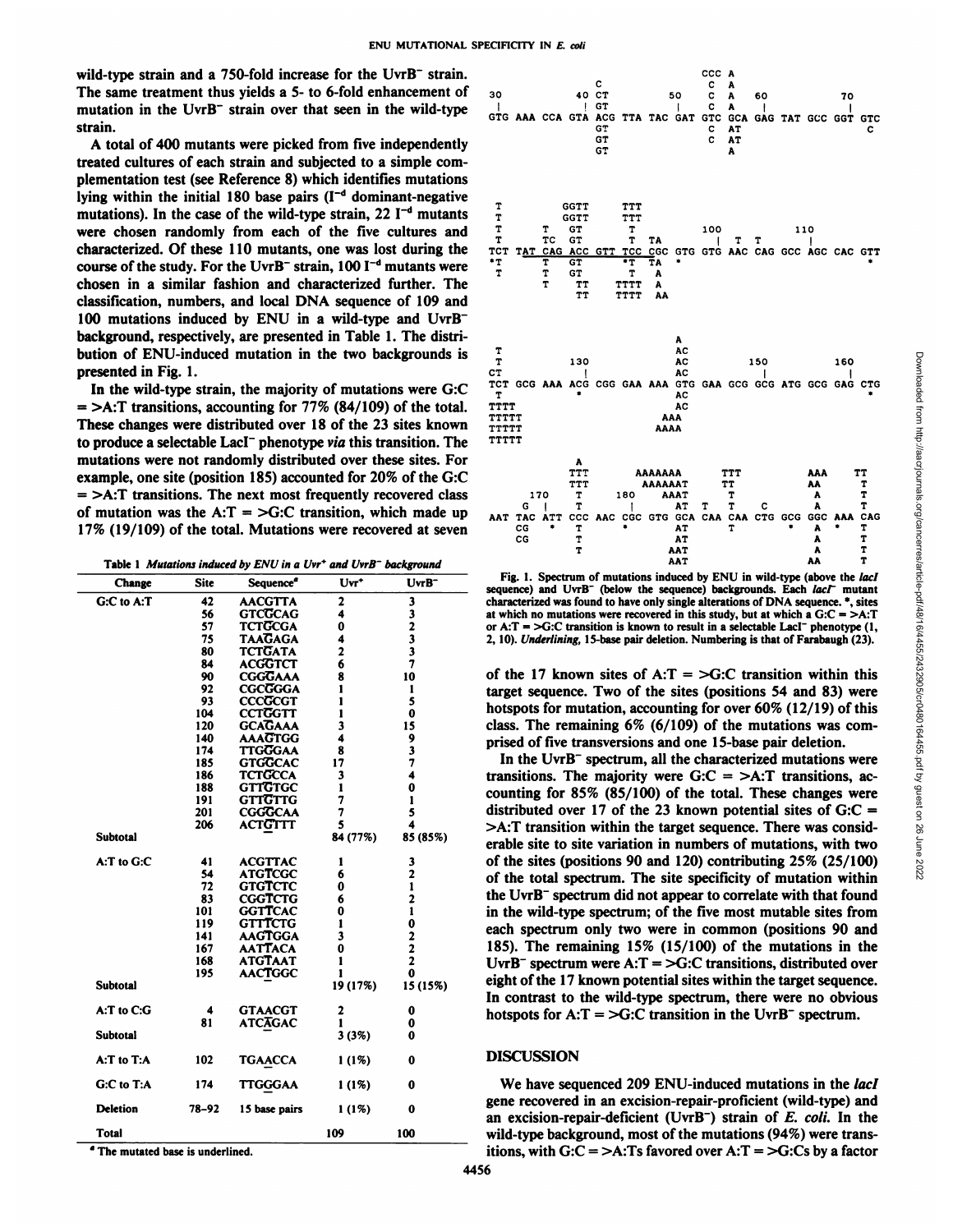of 4.4:1 (84:19). This ratio correlates well with the ratio of  $O^6$ -EtG to  $O^4$ -EtT lesions induced by ENU in E. coli (11) and supports the model that  $G:C = \sum A:T$  and  $A:T = \sum G:C$ transitions arise as a consequence of the miscoding properties of the  $O^6$ -EtG and  $O^4$ -EtT lesions, respectively (12–15). This observation confirms and extends the findings of Richardson et *al. (11), who studied the mutational consequences of ENU in* excision-repair-proficient  $E$ . *coli* using the *gpt* gene as the genetic target.<br>In the UvrB<sup>-</sup> strain the mutation frequency increased 5-fold

over the wild-type frequency, and the spectrum of mutations was composed exclusively of transition mutations. These obser vations are consistent with previous studies on mutation induc tion by ethylating agents (2, 4, 16) and support the proposal that the UvrABC excision repair complex is involved in the removal of the miscoding lesions  $O^6$ -EtG and  $O^4$ -EtT from the DNA (3, 4). In the UvrB<sup>-</sup> strain the ratio of  $G:C = >A:T$ transitions to  $A: T = \bigcup_{i=1}^{n} C_i$  transitions increases to 5.7:1 compared to 4.4:1 in the wild-type strain. Although this difference is not statistically significant ( $P > 0.40$ ), it may reflect a slight bias for the repair of  $O^4$ -EtG lesions over  $O^4$ -EtT by the excision repair complex.

The transversions recovered in the wild-type strain may be the result of error-prone SOS bypass of such noncoding lesions are known from other as  $N<sup>3</sup>$ - and  $N<sup>7</sup>$ -ethylated purines and abasic sites (17, 18). The References 1, 2, and 10. absence of transversions in the UvrB" spectrum may reflect the overabundance of the  $O^6$ -EtG and  $O^4$ -EtT lesions which swamp the transversion based events.

A single 15-base pair deletion was recovered in the wild-type strain. Its origin remains unclear. It is not simply a consequence of directly repeated or palindromic sequences, a feature char acteristic of deletions found in a spontaneous mutation spectra on the repairability of ENU-induced  $O^6$ -EtG lesions by the in the *lacl* gene (19). This identical deletion was recovered, independently, three times in a similar-sized spectrum induced by MNU in the same strain,<sup>5</sup> suggesting it may however be a consequence of attempted repair of alkylation damage. As has been suggested earlier, attempts at DNA repair involving the production of a strand break may lead to frame-shift events (20,21).

From previous studies with EMS (2) and MNNG (1) we demonstrated that neighboring base sequence can influence the final distribution of mutation at two separate levels: (a) at the level of repair and (b) at the level of initial interaction with the DNA. The ethylating agent EMS induced almost exclusively (97%) G: $C = \frac{1}{2}$  transitions and an analysis of the distribution recovered in a wild-type strain revealed a bias in favor of mutation at G:C base pairs which are flanked on both sides by G:C base pairs. This bias, however, disappeared in <sup>a</sup> UvrB" strain and we concluded that the flanking bases influence the repairability of  $O^6$ -EtG lesions by the UvrABC excision complex.

In Table 2A we analyze the distribution of ENU-induced G:C  $=$  >A:T transitions with respect to flanking base sequence. We classified the mutations among the 23 known available sites into those which are flanked by an A:T base pair on at least one side (total of 15), and sites which are flanked on both sides by G:C base pairs (total of eight). In the UvrB" background there was no significant difference between the observed and the expected numbers of mutations in these classes. However, in the wild-type background, there was a significant departure *(P< 0.05) of the observed numbers from the expected numbers.*

Table 2 Comparison of the influence of flanking base pairs on transition *mutations in excision proficient and deficient backgrounds*

**A. G:C to A:T Transitions**

|                                           | Number of          | Number of mutations |                 |                |                |  |
|-------------------------------------------|--------------------|---------------------|-----------------|----------------|----------------|--|
| <b>Flanking bases</b> <sup><i>a</i></sup> | sites <sup>®</sup> | <b>Observed</b>     | <b>Expected</b> | $\mathbf{v}^2$ | P <sup>c</sup> |  |
| Uvr <sup>+</sup> background               |                    |                     |                 |                |                |  |
| $3'$ and/or $5'$ A:T                      | 15                 | 46                  | 54.78           | 4.05           | < 0.05         |  |
| $3'$ and $5'$ G:C                         | 8                  | 38                  | 29.22           |                |                |  |
| Total                                     | 23                 | 84                  | 84              |                |                |  |
| UvrB <sup>-</sup> background              |                    |                     |                 |                |                |  |
| $3'$ and/or $5'$ A:T                      | 15                 | 61                  | 55.4            | 1.61           | >0.20          |  |
| $3'$ and $5'$ G:C                         |                    | 24                  | 29.6            |                |                |  |
| Total                                     | 23                 | 85                  | 85              |                |                |  |

**B.** A:T to G:C Transitions

|                              | Number of<br>sites <sup>6</sup> | <b>Number of mutations</b> |                 |        |        |
|------------------------------|---------------------------------|----------------------------|-----------------|--------|--------|
| Flanking bases"              |                                 | Observed                   | <b>Expected</b> | Y      | P      |
| Uvr <sup>+</sup> background  |                                 |                            |                 |        |        |
| $3'$ and/or $5'$ A:T         | 9                               |                            | 10.1            | 10.67  | < 0.01 |
| $3'$ and $5'$ G:C            | 8                               | 16                         | 8.9             |        |        |
| 17<br>Total                  |                                 | 19                         | 19              |        |        |
| UvrB <sup>-</sup> background |                                 |                            |                 |        |        |
| $3'$ and/or $5'$ A:T         | 9                               | 8                          | 7.9             | $0.01$ | >0.90  |
| $3'$ and $5'$ G:C            | 8                               |                            | 7.1             |        |        |
| Total                        |                                 | 15                         | 15              |        |        |

Refers to the 3' and 5' flanking base pairs of the mutated base pair.

are known from other studies to produce a Laci' phenotype if mutated. See

The  $\chi^2$  is calculated with 1 degree of freedom.

An almost twofold bias in mutation at sites flanked by G:C base pairs is observed. This bias, like that seen for EMS (2) reveals a significant influence of the neighboring base sequence UvrABC excision repair complex.

That<br>
Trotal  $\begin{array}{ll}\n\text{Total} & \text{17} & \text{19} & \text{19} \\
\text{19} & \text{19} & \text{19} \\
\text{10} & \text{19} & \text{19} \\
\text{10} & \text{10} & \text{10} \\
\text{11} & \text{12} & \text{13} \\
\text{12} & \text{14} & \text{15} \\
\text{2} & \text{15} & \text{16} \\
\text{2} & \text{16} & \text{17} \\
\text{3} & \text{17} & \text{18} \\
\text{2} & \$ In Table 2B we analyze the spectrum of  $A: T = > G:C$  transitions in an analogous manner. Although the number of muta tions involved is small, there appeared to be a significant bias *(P < 0.01) in favor of mutation atA:T base pairs flanked on* both sides by G:C base pairs in the wild-type spectrum. Again this bias disappeared in the  $UvrB^-$  background. It thus appears that like the  $O^6$ -EtG lesion, the  $O^4$ -EtT lesion is significantly more repairable when adjacent to one or more A:T base pairs. The preferential repair of both the ethylated adducts of guanines and thymines may be explained if there is a greater distortion of the regular helical structure by ethylation lesions in the immediate vicinity of relatively weak A:T base pair bonds, hence making them more "apparent" to the excision repair complex. As a consequence, both the  $O^4$ -EtT and  $O^6$ -EtG lesions would be more efficiently repaired in a region flanked by A:T base pairs.

An investigation of MNNG-induced mutagenesis of the lacl gene (1) revealed a strong influence by the 5' flanking base on the distribution of mutation. MNNG induced almost exclu sively (98%) G: $C = > A$ : T transitions in *lac1*, and these occurred at an 8-fold higher frequency at G:C base pairs preceded (5') by a purine as opposed to a pyrimidine. The putative alkylating species of MNNG is thought to be a methyl diazonium ion (22), and the bias in favor of 5'-R-G-3' sites may reflect an influence by the preceding purine on the reactivity of the  $O^6$ position of guanine. This same bias has been observed with MNU in the gpt  $(11)$  and *lacI*<sup>5</sup> genes of *E. coli.* ENU resembles MNNG and MNU in that it is a nitrosamine which is predicted to require activation to an alkyl diazonium ion before reacting with DNA. We have analyzed the distribution of  $G:C = \gt A$ :T transitions with respect to the 5' flanking base in the UvrB"

<sup>5</sup> P. A. Burns, A. J. E. Gordon, and B. W. Glickman. Mutational specificity of N-methyl-N-nitrosourea in the lacl gene of Escherichia coli. Carcinogenesis, in press, 1988.